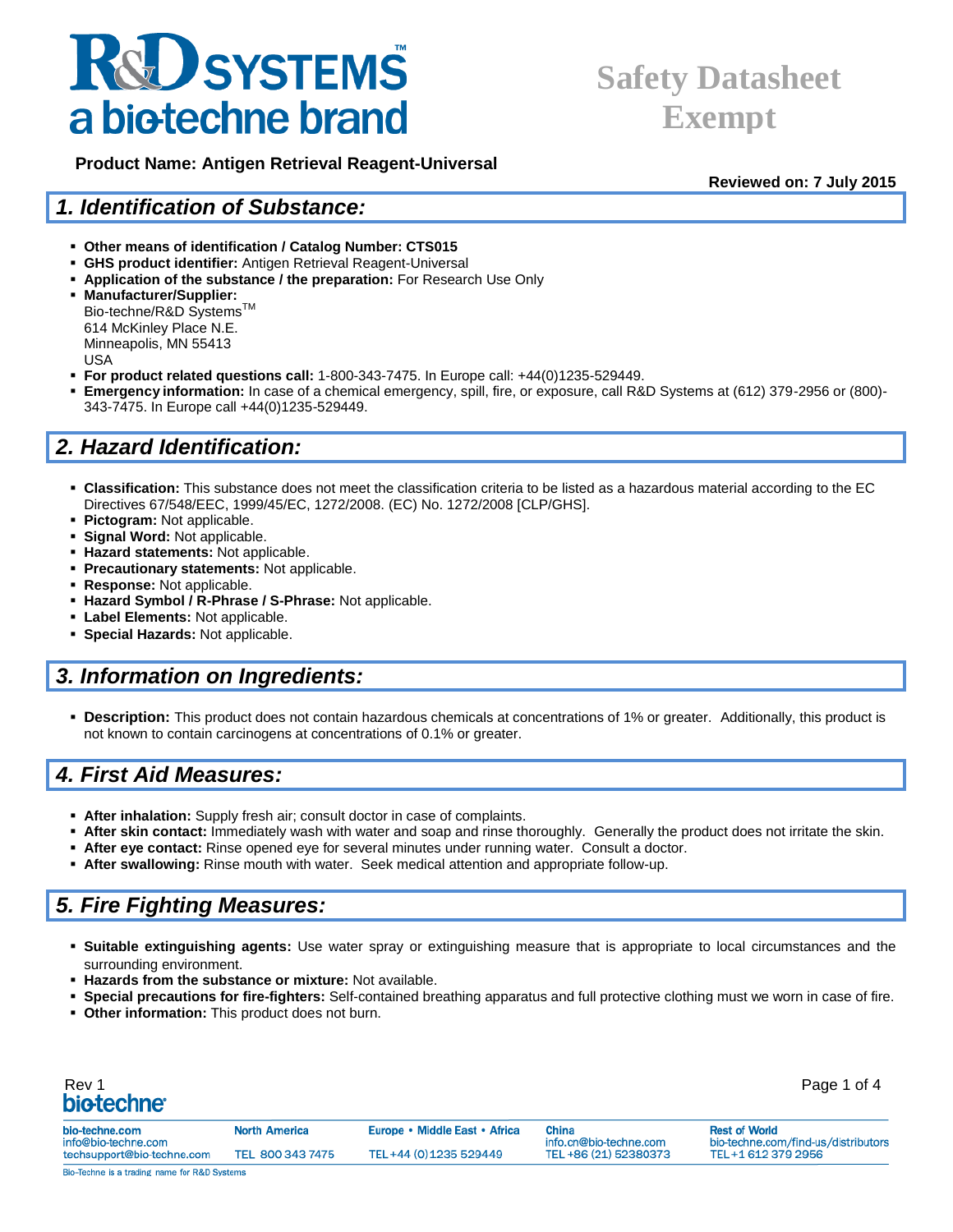### **Safety Datasheet Exempt**

 **Product Name: Antigen Retrieval Reagent-Universal**

**Reviewed on: 7 July 2015**

### *6. Accidental Release Measures:*

- **Person-related safety precautions:** Use standard laboratory practices and appropriate personal protective equipment to prevent contamination of skin, eyes and personal clothing. Avoid breathing vapors, mist or gas. Ensure adequate ventilation.
- **Measures for environmental protection:** Keep away from drains.
- **Measures for containment and cleaning:** Soak up with inert absorbent material and dispose of as per section 13. Keep in suitable, closed containers for disposal.
- **Additional information:** Not available.

### *7. Handling and Storage:*

- **Precautions for safe handling:** Avoid inhalation of vapor or mist. Avoid contact with eyes and skin. No special precautions are necessary if used appropriately.
- **Conditions for safe storage:** Store in a cool, dry place. Keep container tightly closed in a dry and well-ventilated place. Containers which are opened must be carefully resealed and kept upright to prevent leakage. Do not store in incompatible containers.

### *8. Exposure Controls and Personal Protection:*

- **Control parameters:** Not available
- **Appropriate engineering controls:** Use with adequate ventilation including local extraction. Ensure that eyewash stations and safety showers are close to the workstation location. Follow standard laboratory practices.
- **Individual protection measures:** Wash hands thoroughly after handling chemical products and before eating, smoking or using the restroom. Appropriate techniques should be used to remove potentially contaminated clothing. Wash contaminated clothing before reusing.

**Eye/face protection:** Wear approved safety goggles.

**Skin/hand protection:** Handle with protective gloves, plastic or rubber. Use proper glove removal technique (without touching glove's outer surface) to avoid skin contact with this product. Dispose of contaminated gloves after use in accordance with applicable laws and good laboratory practices. Wash and dry hands.

**Body protection**: Wear suitable protective clothing as protection against splashing or contamination.

**Other skin protection:** Appropriate footwear and any additional skin protection measures should be selected based on the task being performed and the risks involved.

**Respiratory protection:** In case of inadequate ventilation, use a suitable respirator. If the respirator is the sole means of protection, use a full-face supplied air respirator. Use respirators and components tested and approved under appropriate government standards such as NIOSH (US) or CEN (EU).

### *9. Physical and Chemical Properties:*

| Appearance: Lyophilized white powder or clear liquid. | • Upper/lower flammability or explosive limits: Not available. |
|-------------------------------------------------------|----------------------------------------------------------------|
| • Odor: Little to none.                               | • Vapor pressure/density: Not available.                       |
| • Odor threshold: Not available.                      | • Relative Density: Not available.                             |
| <b>pH:</b> Not available.                             | • Solubility in/Miscibility with Water: Not available.         |
| • Melting point/freezing point: Not available.        | • Partition coefficient: noctanol/water: Not available         |
| <b>· Boiling point/Boiling range: Not available.</b>  | • Auto igniting: Product is not self igniting.                 |
| • Flash point: Not available.                         | • Decomposition temperature: Not available.                    |
| <b>Evaporation rate: Not available.</b>               | • Viscosity: Not available.                                    |

## Rev 1 Page 2 of 4

bio-tech info@bio

techsup

| ne.com                             | <b>North America</b> | Europe • Middle East • Africa | <b>China</b>                                    | <b>Rest of World</b>                                      |
|------------------------------------|----------------------|-------------------------------|-------------------------------------------------|-----------------------------------------------------------|
| -techne.com<br>port@bio-techne.com | TEL 800 343 7475     | TEL+44 (0) 1235 529449        | info.cn@bio-techne.com<br>TEL +86 (21) 52380373 | bio-techne.com/find-us/distributors<br>TEL+1 612 379 2956 |
|                                    |                      |                               |                                                 |                                                           |

Bio-Techne is a trading name for R&D Systems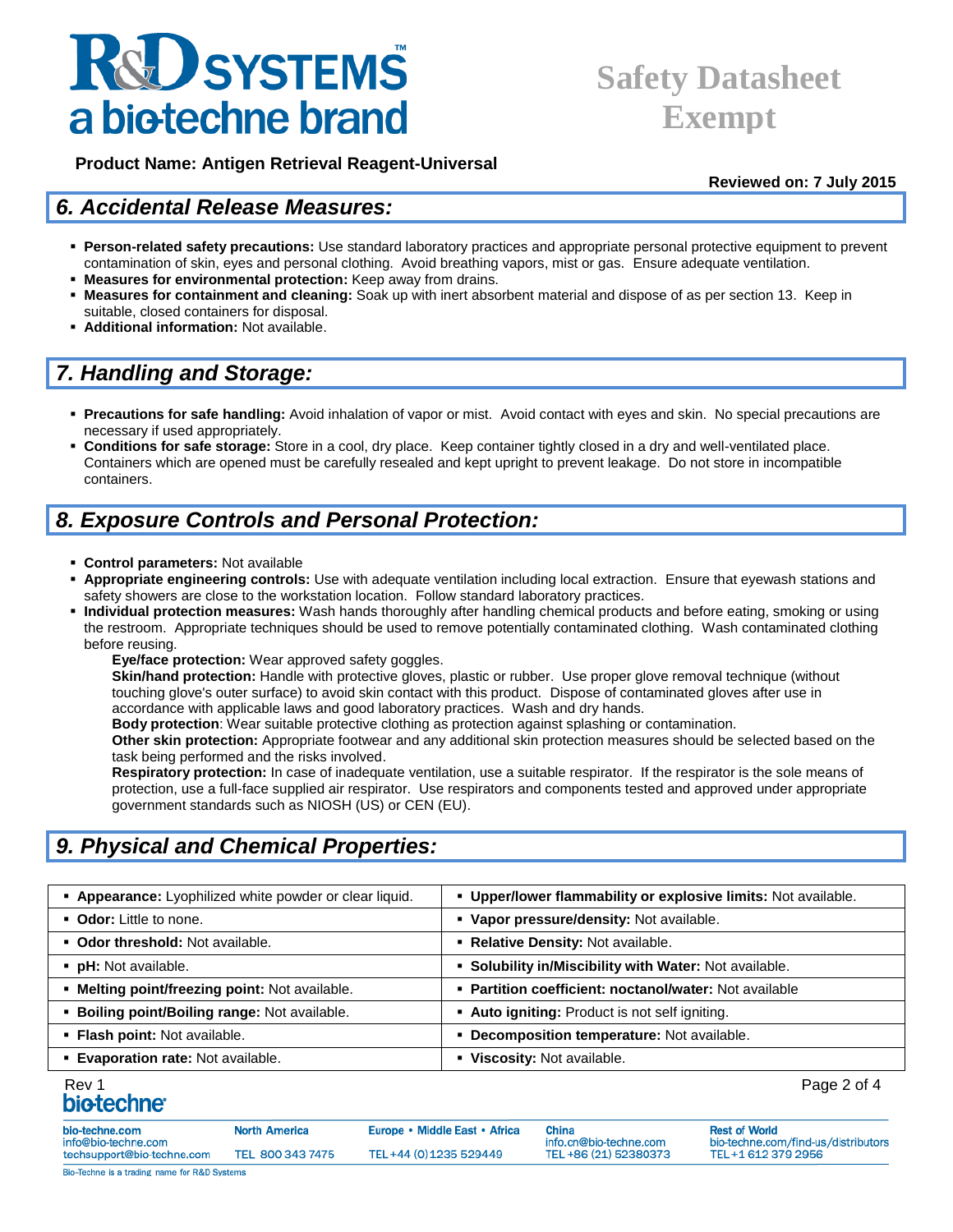### **Safety Datasheet Exempt**

 **Product Name: Antigen Retrieval Reagent-Universal**

**Reviewed on: 7 July 2015**

### *10. Stability and Reactivity:*

**Flammability:** Not available.

- **Reactivity:** Stable under recommended transport and storage conditions.
- **Chemical Stability:** Stable under recommended storage and handling temperatures.
- **Possible hazardous reactions:** Hazardous reactions will not occur under normal transport or storage conditions.
- **Incompatible materials to be avoided:** Heat and moisture.
- **Incompatible materials:** Strong acids/alkalis, strong oxidizing/reducing agents.
- **Hazardous decomposition products:** In combustion may emit toxic fumes. No known decomposition information.

#### *11. Toxicological Information:*

- **Acute toxicity:** Not available.
- **Skin corrosion/irritation:** Not available.
- **Serious eye damage/irritation:** Not available.
- **Respiratory or skin sensitization:** Not available.
- **Germ cell mutagenicity:** Not available.
- **Carcinogenicity:** IARC: Not available.
- **Reproductive toxicity:** Not available.
- **Specific target organ toxicity (STOT):** Not available.
- **Specific target organ toxicity (STOT) - repeated exposure:** Not available.
- **Aspiration hazard:** Not available.
- **Information on likely routes of exposure:** Routes of entry anticipated; oral, dermal, inhalation.
- **Symptoms related to the physical, chemical and toxicological characteristics:**

**Inhalation:** Not available. **Ingestion:** Not available. **Skin contact: Not available.** 

- **Eye contact:** May cause eye burns.
- **Delayed and immediate effects and also chronic effects from short and long term exposure: Short term exposure / Potential immediate effects:** Not available. **Potential delayed effects:** Not available.
	- **Long term (chronic) exposure: Potential immediate effects:** Not available.
- **Potential delayed effects:** Not available.
- **Numerical measures of toxicity:** Not available.
- **Other Information:** Not available.

### *12. Ecological Information:*

- **Ecotoxicity:** Not available.
- **Biodegradability: Not available.**
- **Bioaccumulative potential: Not available.**
- **Mobility in soil: Not available.**
- **Other adverse effects:** Not available.

### *13. Disposal Considerations:*

- **Disposal methods:** Dispose of waste in accordance to applicable national, regional, or local regulations.
- **Contaminated packaging:** Dispose in the same manner as unused product.

## Rev 1 Page 3 of 4

| bio-techne.com<br>info@bio-techne.com | North America    | Europe • Middle East • Africa | <b>China</b>                                    | <b>Rest of World</b><br>bio-techne.com/find-us/distributors |
|---------------------------------------|------------------|-------------------------------|-------------------------------------------------|-------------------------------------------------------------|
| techsupport@bio-techne.com            | TEL 800 343 7475 | TEL+44 (0) 1235 529449        | info.cn@bio-techne.com<br>TEL +86 (21) 52380373 | TEL+1 612 379 2956                                          |